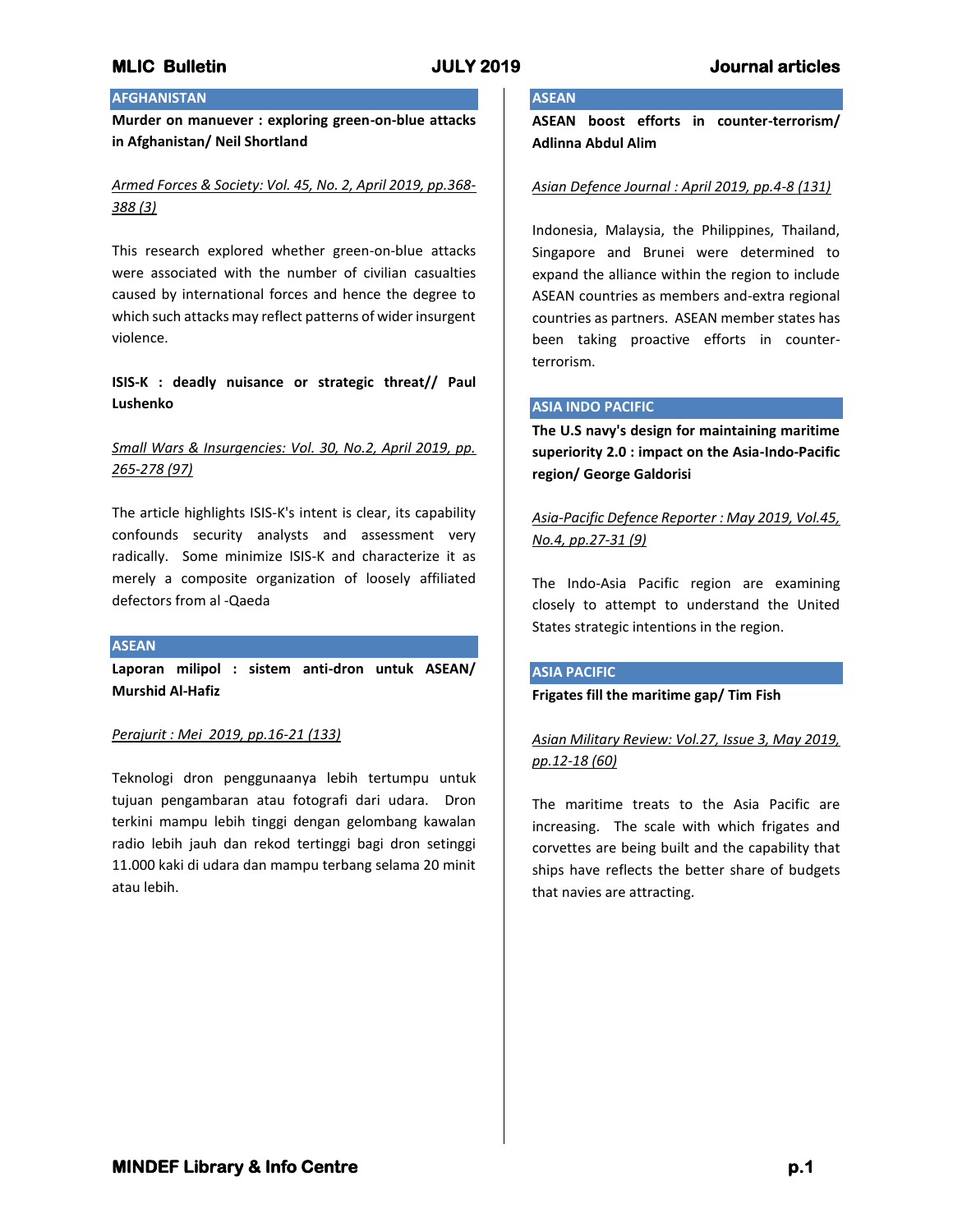# **ASIA PACIFIC**

## **Sub hunters are in demand/ Andrew Drwiega**

## *Asian Military Review: Vol.27, Issue 3, May 2019, pp.20- 22(60)*

The rise in the number of submarines being operated in Indo-Pacific waters. The people's Liberation Army Navy (PLAN) will focus on improving quality rather than the expanding quantity. The article highlights on Philippines navy, Royal Malaysian navy and Indonesian navy.

### **ASIAN AIRSPACE**

**Military UAS/RPAS in ASIAN airspace/ Geoff Slocombe**

*Defence Review Asia: May 2019, Vol. 13, No. 2, pp.14-17 (146)*

The article highlights the regulations for flying civilian unmanned aircraft in Asian countries. UAS and RPAS can only collect information through surveillance.

## **CHINA**

**China's global naval strategy and expanding force structure/ James E. Fanell**

*Naval War College Review : Vol 72 No 1, Winter 2019, pp.11-55 (F22)*

China's unilateral expansion into and through the international waters within China's Blue Territories over the past six years has altered the strategic balance of power dramatically in the Indo-Pacific region. That strategic balance has shifted in favour of the People's Republic of China (PRC) and against America's security and interest.

# **CHINA**

**Taiwan upgrades U.S. links, asserts sovereignty/ Jeffry Babb**

## *Newsweekly : 01 June 2019, p.12*

Taiwan's military forces are in transition from any army based on universal conscription to an allvolunteer force. The ROC make a career in the military attractive for young people.

### **China flying drone wars/ Greg Waldron**

# *Flight International: 11-17 June 2019, pp.62-64 (65)*

While most countries that make armed UAVs are signed up to international export restrictions, Beijing remains a freewheeling aerial arms dealer with unbeatable prices.

## **Growing force: China's PLAN Marine Corps expands and evolves/ Andrew Tate**

*IHS Jane's Navy International: Vol.124, Issue 04, May 2019, pp.16-20 (124)*

China is restructuring its marine corps and evolving the force's amphibious capabilities, which will enable it to better protect its maritime trade routes and growing interests abroad.

## **China's curious nonchalance towards the Indo-Pacific/ Feng Zhang**

# *Survival: Vol.61, No.3, June-July 2019, pp.187- 212 (106)*

The article highlights China's nonchalance towards the Indo Pacific strategic construct presents a striking contrast to its assertiveness during Xi's first term. China's regional and global diplomacy focused on forging strategic partnerships. Partnership in the Indo-Pacific region is with ASEAN.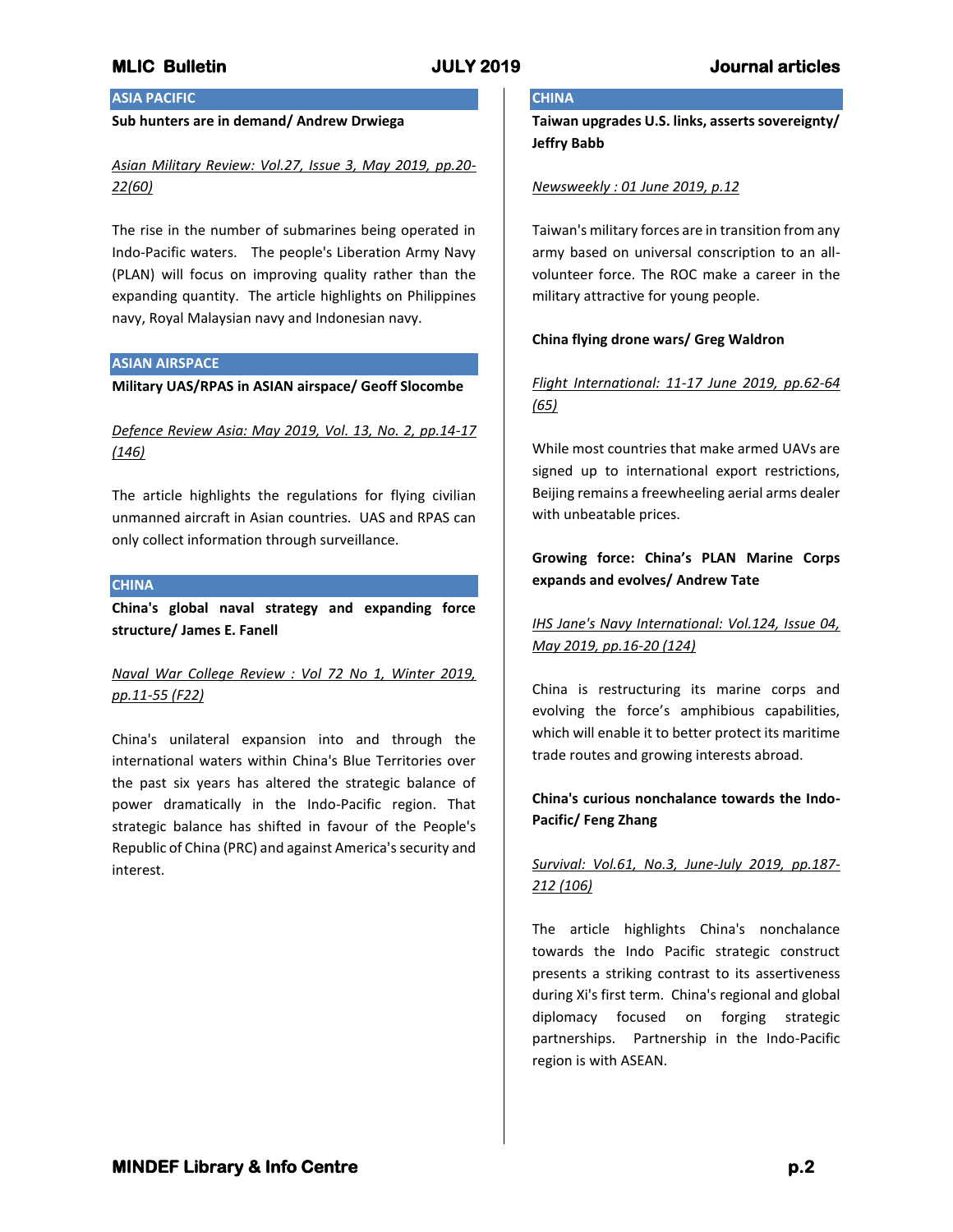## **CHINA**

**The belt & road initiative and China's influence in Southeast Asia/ Xue Gong**

*The Pacific Review: Vol.32, No.4, July 2019, pp. 635-665 (103)*

This article joins the debate by exploring the impact of the BRI on Southeast Asia's regional order.

## **Towards naval normalcy : open seas protection and Sino-US maritime relations/ Zhengyu Wu**

## *The Pacific Review: Vol.32, No.4, July 2019, pp. 666-693 (103)*

This article argues that China's new naval strategy presents both challenges and opportunities for China and the world. China expanding global interests and its asymmetric approach to sea power and the belt and road initiative (BRI) provides the necessary stimulus and justification.

## **Terrorizing the CPEC : managing transnational militancy in China - Pakistan relations/ Saira H Basit**

*The Pacific Review: Vol.32, No.4, July 2019, pp. 694-724 (103)*

The article examines the sources of the increase in Sino-Pakistani cooperation in fighting transnational militancy.

## **CHINA**

**Local agency and complex power shifts in the era of belt and road: perceptions of Chinese aid in the south Pacific/ Chengxin Pan**

## *Journal Of Contemporary China : Vol.28, No. 117, May 2019, pp.385-399 (102)*

This article highlights the hitherto neglected role and agency of Pacific island nations and their domestic politics in the inherently complex power shifts. In this article chooses Papua New Guinea (PNG) as a case to shed light on regional perceptions of China's presence in general and Chinese aid in particular.

## **China's participation in UN peacekeeping operations since the 2000s/ Sunghee Cho**

# *Journal Of Contemporary China : Vol.28, No. 117, May 2019, pp.482-498 (102)*

The analysis mainly focused on the period of China's active participation. Sovereignty related issues continuously wield power over China's participation policies and China's concerns about economic interests fit better for predicting its behaviour than the consideration of its reputation.

## **Pertembungan AS-China di LCS/ Zulfiqar Mohd Yusof**

## *Perajurit : June 2019, pp.38-43 (133)*

Analisis mengenai Amerka Syarikat dan China. Pertembungan kedua negara di laut China Selatan merupakan satu bentuk persaingan kuasa yang bertujuan untuk membuktikan bahawa kuasa agung yang akan kekal mempunyai pengaruh yang dominan di rantau Asia Tenggara.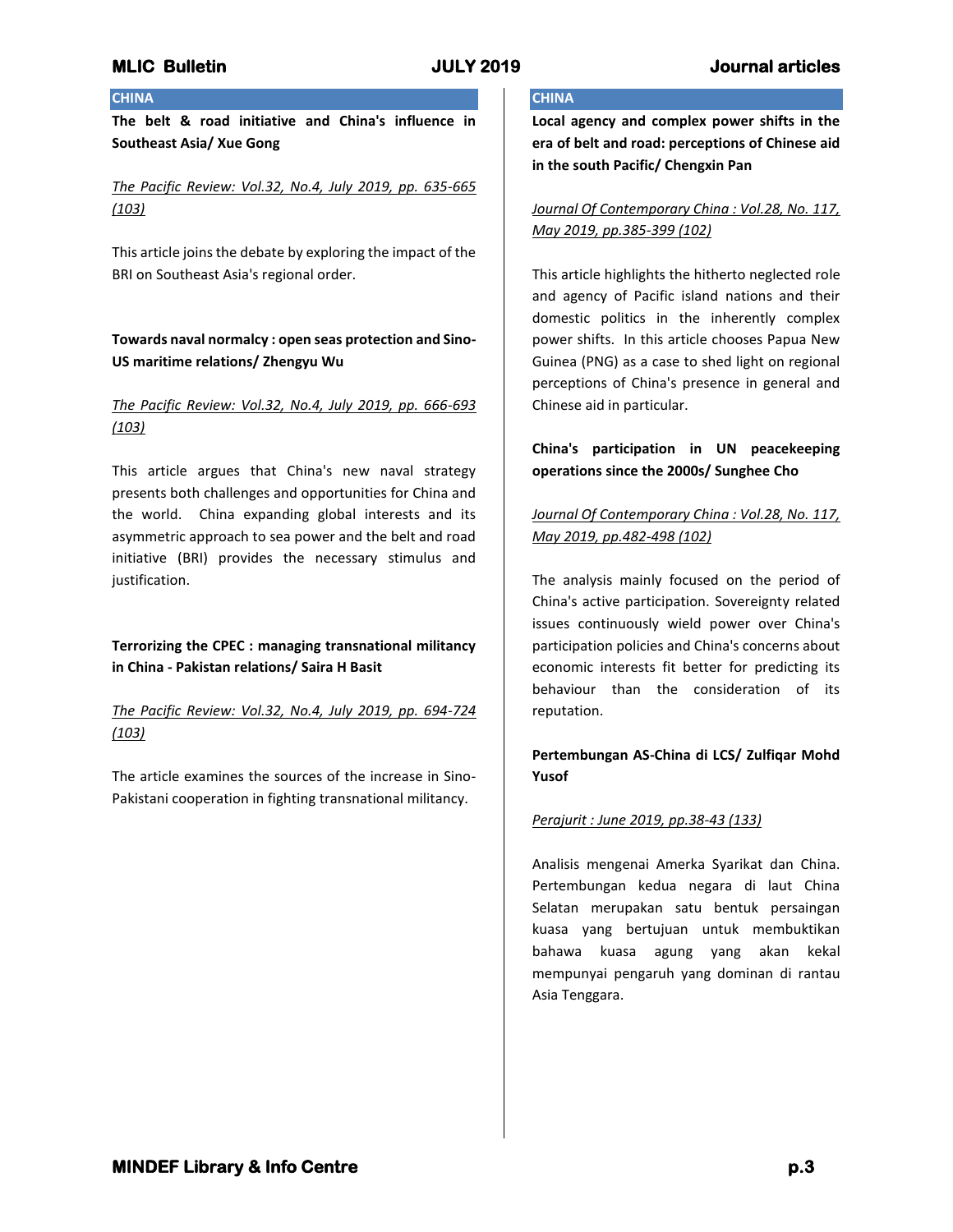## **CHINA**

**Hubungan bilateral China - Pakistan/ Zulfiqar Mohd Yusof**

#### *Perajurit : Mei 2019, pp.42-47 (133)*

Analisis mengenai hubungan China dan Pakistan. Ancaman ketenteraan India menjadi teras utama dalam menjalinkan hubungan bilateral yang rapat antara Pakistan-China sejak era perang dingin sehingga ancaman kumpulan pengganas terhadap KCEP salah satu faktor yang merapatkan hubungan bilateral Pakistan - China.

### **Rise of China's private armies**

## *The World Today: Vol 75, No.1, February & March 2019, pp. 41-43 (57)*

Central Asia is now emerging as a front line for operations by private security companies. The increasing use of private security companies and military contractors has changed the conduct of war in recent years. In Syria, Yemen, Afghanistan and other fault lines across the world.

**China and the European union's participation in conflict resolution :norm dynamics, covergence and divergence3 in foreign policy/ Weining Ai**

## *Journal Of Contemporary China : Vol.28, No. 116, May 2019, pp.277-292 (102)*

This article has made an effort to divulge the complex procedure of how norms influence actions.

### **Trade outlook 2019: Mostly cloudy/ van Rogerson**

### *RSIS Commentary : No 059, 28 March 2019 (F31)*

Prospects for global trade in 2019 are overshadowed by policy uncertainty and the weakening of the system of multilateral rules.

# **CHINA**

**US-China trade war: mixed currency fortunes?/ Tomoo Kikuchi and Yohei Tanaka**

## *RSIS Commentary : No 056, 26 March 2019 (F31)*

The dilemma of the US is to restore the manufacturing sector and the fiscal balance of the indebted nation at the same time. To solve this dilemma and the shortage of liquidity in global financial markets, the Chinese yuan and the Japanese yen will have to be further internationalised.

**Why balancing towards China is not effective: understanding the Belt and Road's Initiative (BRI) strategic role/ T.V. Paul**

#### *RSIS Commentary : No 049, 20 March 2019 (F31)*

BRI has usually been analysed for its economic and geopolitical importance. There is a third crucial function of BRI - the prevention of military as well as soft balancing coalitions against Beijing by smaller Asian states along with countries such as the US and India. BRI thus is a major instrument in the hands of China in its wedge strategy in the Indo-Pacific.

## **ASEAN's digital economy: development, division, disruption/ Amalina Anuar**

### *RSIS Commentary : No 046, 18 March 2019 (F31)*

What do US-China tensions in the technological sphere mean for ASEAN's digital ambitions and how can it respond?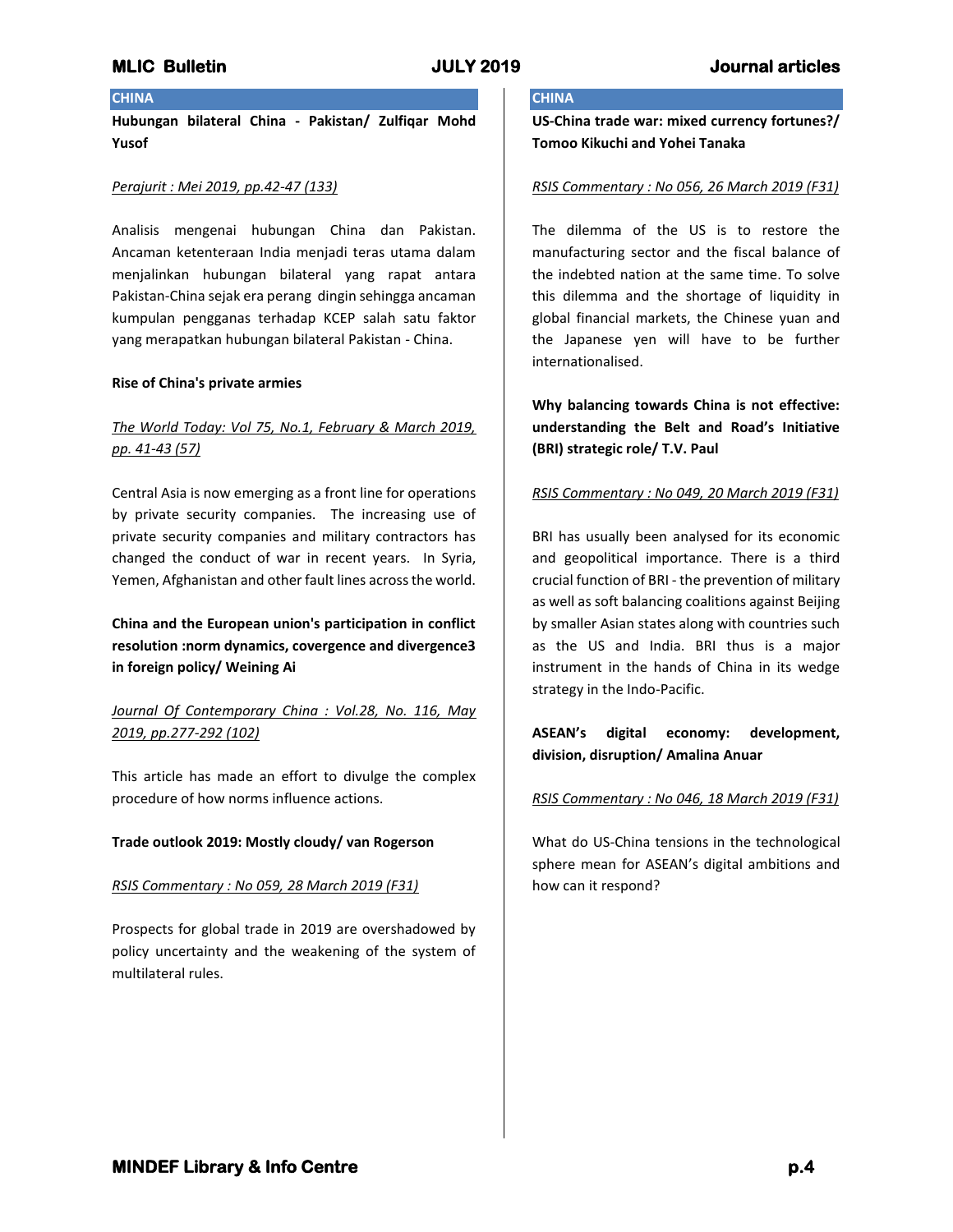## **CYBER**

**Disrupt and restraint : the evolution of cyber conflict and the implications for collective security/ Stephane Taiilat**

*Contemporary Security Policy : Vol.40, No.3, July 2019, pp.368-381 (104)*

This article proposes to understand cyber conflict as an evolving process driven by two factors the way in which digital spare in configured and the way in which tactical, organizational, strategic and doctrinal characteristics related to cyber have been included in the field of national and international security.

**The damoclean sword of offensive cyber : policy uncertainty and collective insecurity/ Christian Leuprecht**

*Contemporary Security Policy : Vol.40, No.3, July 2019, pp.382-407 (104)*

The analysis in this article of opportunities and constraints for OCOs across three different layers, technical, operational and governance provides key insights into cyber operations globally.

### **Positive impact/ Thomas Owen**

## *Intersec: May 2019, pp.30-32 (69)*

It highlights some of the most pertinent areas of cyber security. It provides the cyber essentials scheme promotes five basic controls to stop most online attacks.

## **Sound the alarm! updating beliefs and degradative cyber operations/ Miguel Alberto N Gomez**

## *European Journal of International Security : Vol 4 Issue 2, June 2019, pp.190-208*

Cyber security research is built on observational studies involving macro-level attributes as casual factors that account for state behaviour in cyberspace.

# **CYBER**

**The cyber environment keeps expanding/ Katherine Ziesing**

*Australian Defence Magazine: May 2019, Vol. 27, No.5, pp.41-43 (61)*

The article highlights the role of information in contemporary conflict continues to grow in importance as the exponential growth of IP technology in both civilian and military capabilities continues to expand.

**Human cyber nexus: the parallels between 'illegal' intelligence operations and advances persistent threats/ Kevin Riehle**

## *Intelligence and National Security: Vol.34, No.2, March 2019, pp.189-204 (99)*

This article draws from historical illegals cases to identify parallels in the preparation insertion and control of malware by APTs. It seeks to draw parallels between traditional humans and modern technological intelligence methods.

### **DISASTER**

**When information becomes action : drivers of individuals trust in broadcast versus peer-to peer information in disaster response/ Charles Patrick Martin Shields**

## *Disasters: Vol.43, Number 3, July 2019, pp.612- 633 (23)*

The argument is framed using the literature on digital technology in disaster response and management to motivate an analysis of how and why people would use ICT during disaster response.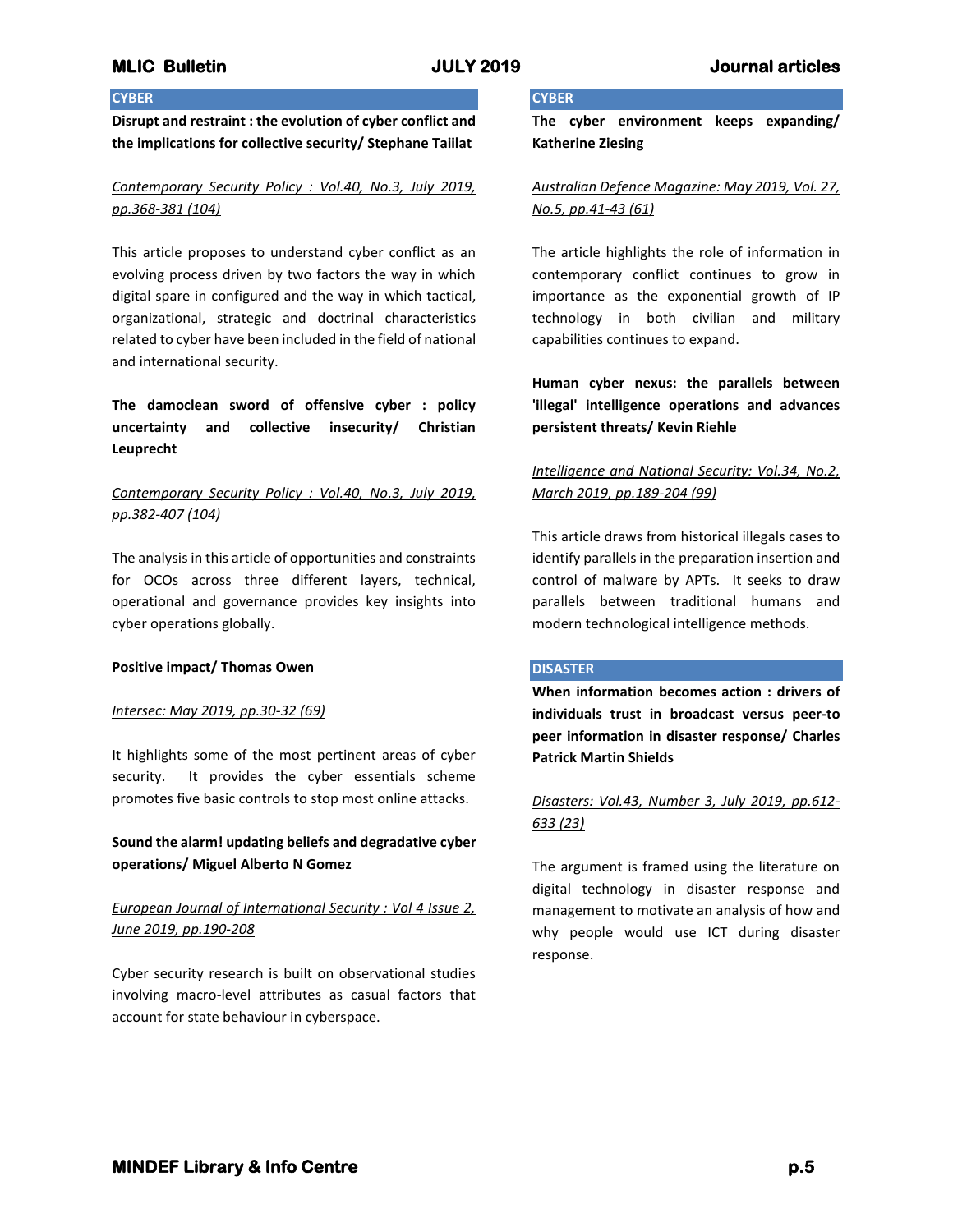## **INDONESIA**

**US-Australia-Indonesia trilateral security? conditions for cooperation/ Maryanne Kelton**

## *Australian Journal of International Affairs: Vol.73 Issue 3, June 2019, pp.289-311 (36)*

This article highlights the emerging strategy ultimately aims to interlink long standing allies like Japan and Australia and also non-traditional partners in the development of a security network capable of maintaining the regional 'rules-based order'.

## **Indonesia explores its aerial refuelling options/ Guy Martin**

## *Defence Review Asia: May 2019, Vol. 13, No. 2, pp.18-21 (146)*

The Indonesia air force is looking to acquire two new aerial refuelling aircraft. The study carried out in consultation with the state affiliated PT. It appears that Indonesia is serious about acquiring many different new types of aircraft including aerial refuelling tankers.

## **IRAN**

**The grand strategy of militant clients: Iran's way of war/ Afshon Ostovar**

*Security Studies : Vol.28, No.1, January-March 2019, pp.159-188 (118*)

The article examines why Iran has relied on militant clients since the 1979 revolution and the benefits and costs of its client approach.

# **ISIS**

**Investigating the influence of ISIS redicalisation on the recruitment process : a critical analysis/ Edoardo Tolis**

*The Journal of Policing, Intelligence and Counter Terrorism: Vol 14, No.2, July 2019, pp.129-146*

This article will provide an analysis of those features that may link people to violent activities by investigating risk factors and influences that play a role in the radicalisation process. The analysis has shown that another factor that has influenced ISIS recruitment is the environment in which ISIS builds a micro-community and strengthens its radical view.

### **ISLAMIC STATE**

**From konfrontasi to disintegrasi: ASEAN and the rise of Islamism in Southeast Asia**

*Studies in Conflict and Terrorism: Vol. 25 No 6 Nov-Dec 02, p.343-356 (114)*

The development of militant Islamic threats in SEA from the early 1990s

### **JAPAN**

**Pacific island/ Christopher Harding**

*History Today: Vol 69, No. 5, May 2019, pp.28-38*

The article highlights the second world war Japan abolished its armed forces and embraced pacifism with renewed tensions in East Asia.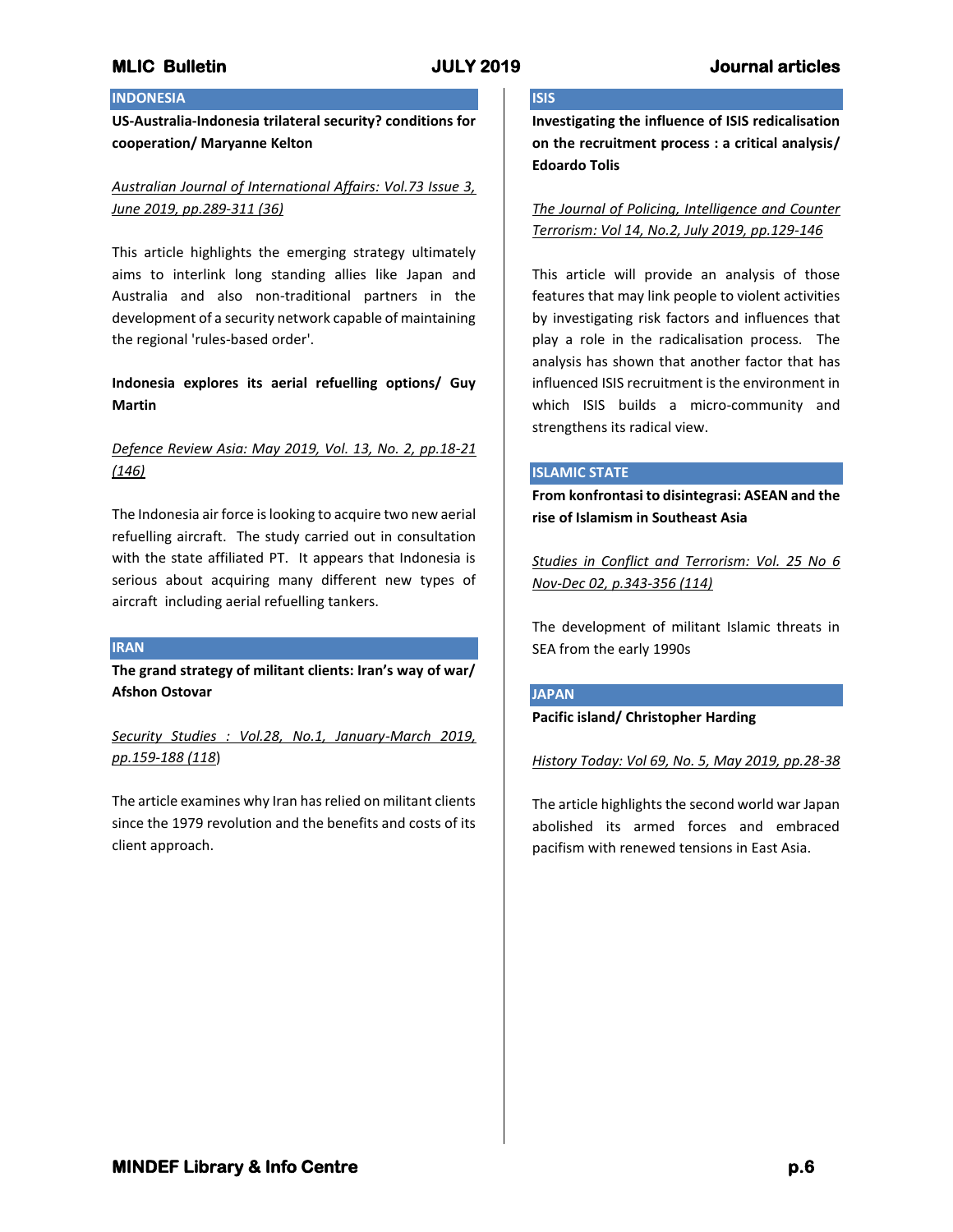## **JAPAN**

**The presidentialization of Japan's LDP politics/ Ko Mishima**

### *World Affairs: Spring 2019, pp.97-123 (55)*

This article examines the elevated status of prime minister in the Japanese liberal party (LDP) government. Japan faced the new realities of the post cold war era and globalization in the 1990s, its reform-minded elite tried to enhance the prime minister's leadership with a view to creating a political centre that could draw a new navigation chart for their nation.

#### **LEADERSHIP**

**'Go straight at 'em!': training and operating with mission command/ Graham Scarbo**

*Proceedings US Naval Institute: May 2019, pp.22-26 (86)*

In preparation for future war, the navy must wean itself from the constant flow of data and trust subordinates to lead in battle.

## **MALAYSIA**

**United States democracy assistance in Malaysia: the nature and impact of concurrent strategy/ Muhamad Takiyuddin Ismail**

*The Pacific Review: Vol.32, No.4, July 2019, pp. 572-602 (103)*

This article argues that the US democracy promotion in Malaysia can be conceptualized under the framework of a concurrent democracy assistance strategy.

## **MALAYSIA**

**The political economy of a rising China in Southeast Asia : Malaysia's response to the belt and road initiative/ Hong Liu**

*Journal Of Contemporary China : Vol.28, No. 116, March 2019, pp.216-231 (102)*

This article argues the political elites in a relatively weak and small state such as Malaysia are adept in engaging with a rising China to advance keys projects, furthering their own agenda.

**Malaysia's changing federal-state relations - Kelantan & the Pakatan Harapan government/ ajwa Abdullah**

#### *RSIS Commentary : No 051, 21 March 2019 (F31)*

The Parti Islam se-Malaysia (PAS) state government in Kelantan had difficult relationships with Barisan Nasional (BN) governments in Kuala Lumpur for as long as BN was in power. Will this change under the new Pakatan Harapan (PH) government?

### **MARITIME SECURITY**

**The dilemmas of regional states: How Southeast Asian states view and respond to India-China maritime competition/ Sinderpal Singh**

### *Asian Security: Vol 15, No. 1, 2019, pp.44-59*

This article examines contemporary perceptions and the corresponding responses of Southeast Asian states vis-Ã -vis India-China maritime competition. Specifically, it examines the cases of Singapore, Vietnam, and the Philippines.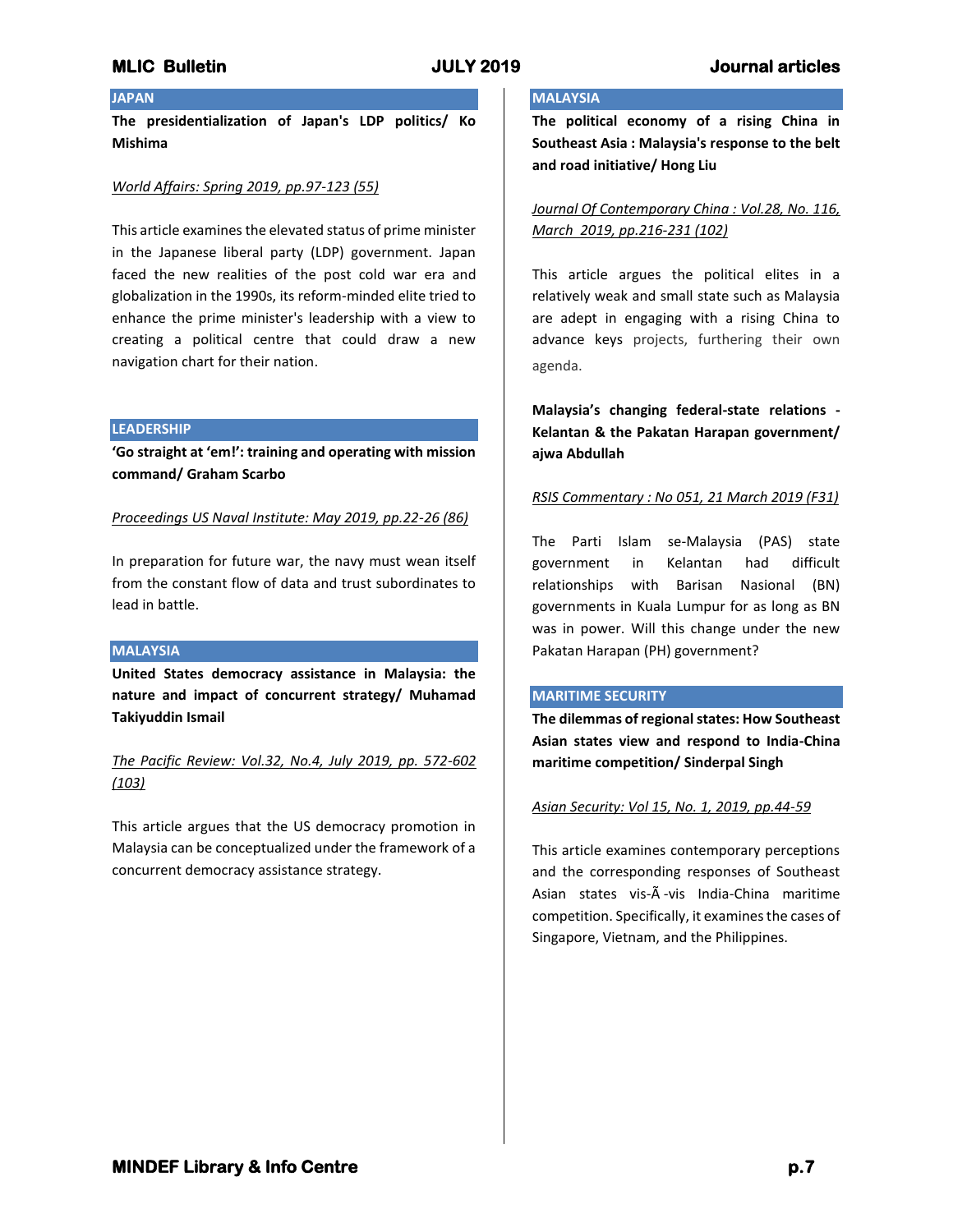## **MARITIME SECURITY**

## **The South China Sea needs a 'COIN' toss/ Hunter Stires**

#### *Proceedings US Naval Institute: May 2019, pp.16-21 (86)*

This article argues that the present U.S. approach to countering incremental Chinese aggression in the South China Sea has failed. More in this article.

#### **MILITARY EQUIPMENT**

**Flexing their muscles/ Jay Menon**

*Asian Defence Technology : Vol.25, January - February 2019, pp.5-10 (130)*

The article highlights on geopolitical issues have necessitated fresh defence procurement and modernisation processes in Asia.

#### **MILITARY TECHNOLOGY**

**Unmanned capabilities for the future/ Grant Turnbull**

#### *Military Technology: Vol. XLIII, Issue 5, 2019, pp.38-45 (38)*

Unmanned systems continue to proliferate across all domains with air forces, navies and armies all seeing the benefit of fielding such systems. The article highlights future unmanned concepts and naval robotics

#### **MYANMAR**

**Reworking Bandung internationalism : decolonization and postcolonial futurism in Burma/Myanmar/ Geoffry Aung**

*Critical Asian Studies: Vol 51 No 2, June 2019, pp.198-209 (95)*

Reworking the relations between internationalism, subjectivity and cultural politics is part of a process of reconstructing political futures in Myanmar.

## **MYANMAR**

**Behind the enemy line : British-led guerrilla operations in the Indo-Burma frontier during the second world war/ Pum Khan Pau**

*Small Wars & Insurgencies: Vol. 30, No.2, April 2019, pp. 307-334 (97)*

The paper discusses the case of three ethnic communities in the India Burma frontier. Supervised by British civil and military officers the local levies not only effectively bogged down the Japanese forces in the frontier, supplied valuable intelligence to the allied force in the reconquest of Burma.

#### **NAVIGATION**

**Whose freedom of navigation? Australia, China, United States and the making of order in the Indo-Pacific/ Christian Wirth**

*The Pacific Review: Vol.32, No.4, July 2019, pp. 475-504 (103)*

This study seeks to disentangle the drivers of increasing concerns with freedom of navigation that lie at the core of regional and increasingly global security politics. The present discussion aims to go beyond the assessment of particular claims and actions that focus on the Chinese and US roles in challenging and defending international norms orders.

#### **NORTH KOREA**

**Fire and flattery/ Harry J Kazianis**

## *The National Interest : May- June 2019, No 161, pp.20-27*

The article highlights a peace declaration to end the Korean war. North Korea would agree to return more remains of U.S. soldiers who died during the Korean war and agree to the closure of the Yonghyon nuclear facility or parts of facility.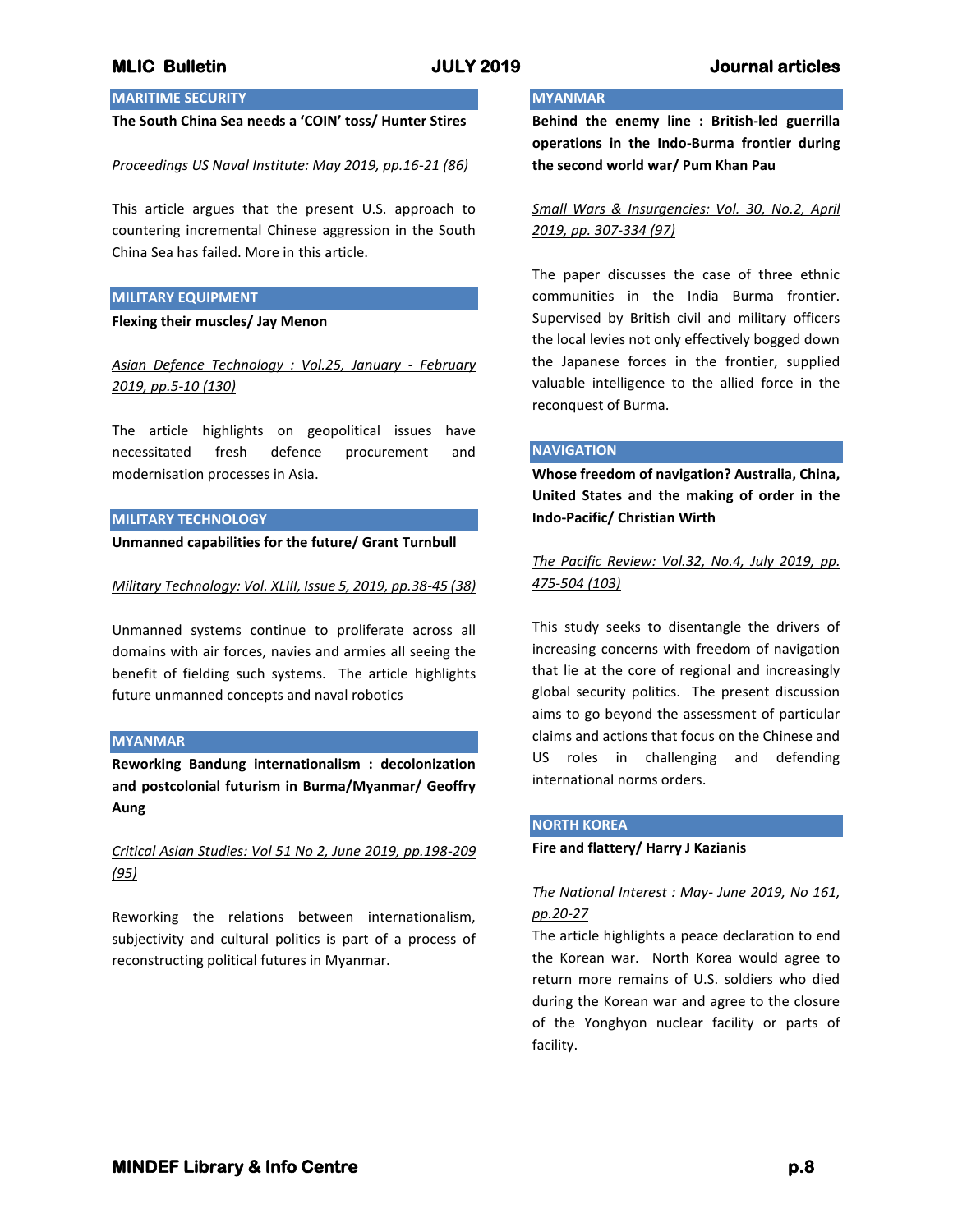# **NORTH KOREA**

**Human rights, nuclear security and the question of engagement with North Korea/ Danielle Chubb**

## *Australian Journal of International Affairs: Vol.73 Issue 3, June 2019, pp.227-233 (36)*

The article highlights the year progressed with a fiery exchange between Trump and North Korean leader Kim Jong-Un. The closed nature of North Korea means that states have very little capacity to unearth reliable information about human rights in North Korea and in this regard have relied heavily on a transnational advocacy network.

## **A nuclear armed North Korea without ICBs : the best achievable objective/ Hongyu Zhang**

## *The Nonproliferation Review : No 1 - 2, February - March 2019. pp.143-153*

This article analyzes the North Korean nuclear crisis from a balance of power perspective. It is in the long term interests of international peace for a secure and independent North Korea to serve as a buffer between US and Chinese ground forces.

### **NUCLEAR ARMS CONTROL**

**Mad momentum redux? the rise and fall of nuclear arms control/ Alexey Arbatov**

### *Survival: Vol.61, No.3, June-July 2019, pp.7-38 (106)*

The article highlights the start of negotiations on strategic arms between the two nuclear superpowers which would usher in 40 years of diplomatic interaction between the United States and the Soviet Union (Russia) that produced nine major treaties and agreements on nuclear forces. The principle nuclear powers current generation of leaders, political elites and military officials has an inadequate understanding of the history of the nuclear arms race and nuclear arm control.

## **NUCLEAR CONTROL**

**Artificial intelligence and nuclear command and control/ Mark Fitzpatrick**

## *Survival: Vol.61, No.3, June-July 2019, pp.81-92 (106)*

The article highlights five lessons emerged as the basis for future policy relevant work. The US and Russia teams discounted the AI warnings that appeared inconsistent with human observations. Emerging technology and nuclear strategy the roll out of new technologies, sensor technology for detecting submarines. AI generated disinformation could foster collaboration among states to address the problem via confidence building mechanisms.

## **NUCLEAR SECURITY**

### **Nuclear security**

*Professional Security : Vol, 29/7, July 2019, pp.41- 44 (91)*

The article highlights on how a nuclear power station ticks. The site's in the early stages of a multi-year build programme which itself is only a part of a 100-year lifespan.

### **NUCLEAR WEAPONS**

**How viable is international arms control for military artificial intelligence? Three lessons from nuclear weapons/ Matthijs M Maas**

## *Contemporary Security Policy : Vol.40, No.3, July 2019, pp.285-311 (104)*

In this article drawing a parallel with one of the classic histories of arms control in order to examine both opportunities and pitfalls facing any prospective international arms control strategies aimed at preventing, channelling or containing the militarization of AI.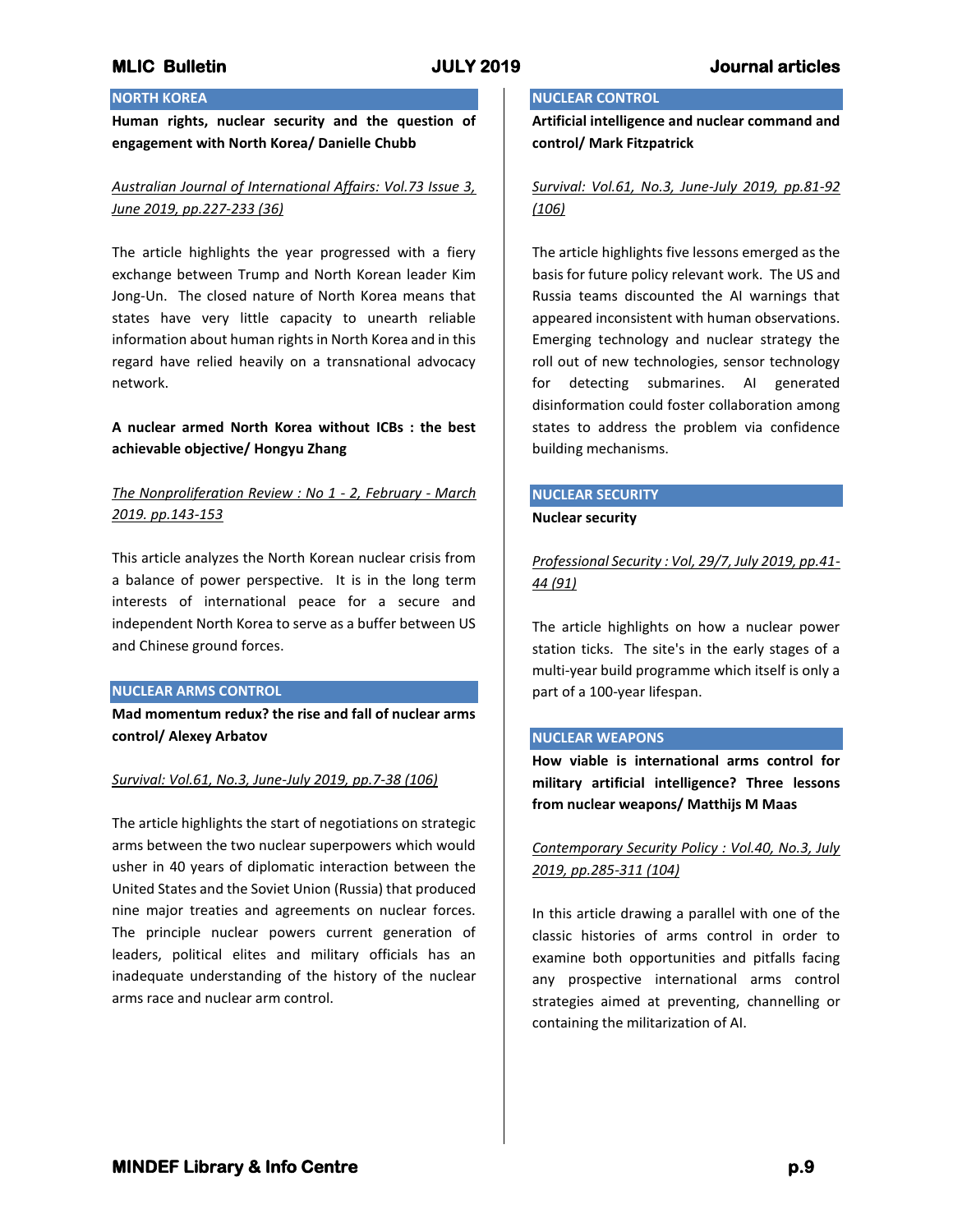## **PAKISTAN**

**Tilting at windmills : the flawed U.S. policy toward the 1971 Indo-pakistani war/ Christopher Clary**

## *The Journal of Strategic Studies : Vol 42 No.5, August 2019, pp. 677-700 (98)*

This article proceeds outlining the types of biases to which leaders might be subject and delineating criteria to ascertain when such biases are apparent in the historical record. It reviews three interrelated and flawed judgments.

## **Critical evaluation of Pakistan's counter-narrative efforts/ Khuram Iqbal**

# *The Journal of Policing, Intelligence and Counter Terrorism: Vol 14, No.2, July 2019, pp.147-163*

This paper examines the case study of Egypt and Pakistan. The paper concludes that the state narrative can successfully recapture its political and moral legitimacy through portraying her role not only as the custodian of Islam and defender of Pakistani muslims.

## **Konfrontasi India - Pakistan/ Zulfiqar Mohd Yusof**

### *Perajurit : Mei 2019, pp.48-52 (133)*

Analisis India menuduh pasukan tentera dan perisikan Pakistan memberikan sokongan terhadap kumpulan kumpulan pengganas bagi menentang negaranya.

### **India-Pakistan nuclear weapons at a glance**

### *Arms Control Today: Vol.49, No.3, April 2019, pp.36-37 (5)*

The fact file between India and Pakistan raised concerns of a nuclear escalation. The latest tension flared up when a suicide bomber attacked India forces in dispute Kashmir territory.

# **PAKISTAN**

**Structural violence and terrorism in the federally administered tribal area of Pakistan/ Khan Zeb**

## *Civil Wars : Vol.21 No.1, March 2019, pp.1-24 (110)*

This paper examines the nexus between the region's socio-economic and political realities and terrorism. It argues that economic marginalisation and the lack of political and individual freedom of the tribal people are root causes of the instability FATA.

### **PEACEKEEPING**

**Norms and practices in UN peacekeeping : evolution and contestation/ John Karlsrud**

*International Peacekeeping: Vol 26, No 3, June 2019, pp.253-254 (96)*

The four articles focus on norms in UN peacekeeping (gender, impartiality, human rights and environmentalism) and how they are implemented and practice.

### **SECURITY**

**Artificial intelligence & future warfare : implications for international security/ James Johnson**

*Defense & Security Analysis : Vol.35, Issue. 2, 2019, pp.147-169 (94)*

The article identifies several al-related innovations and technological developments that will likely have genuine consequences for military applications from a tactical battlefield perspective to the strategic level.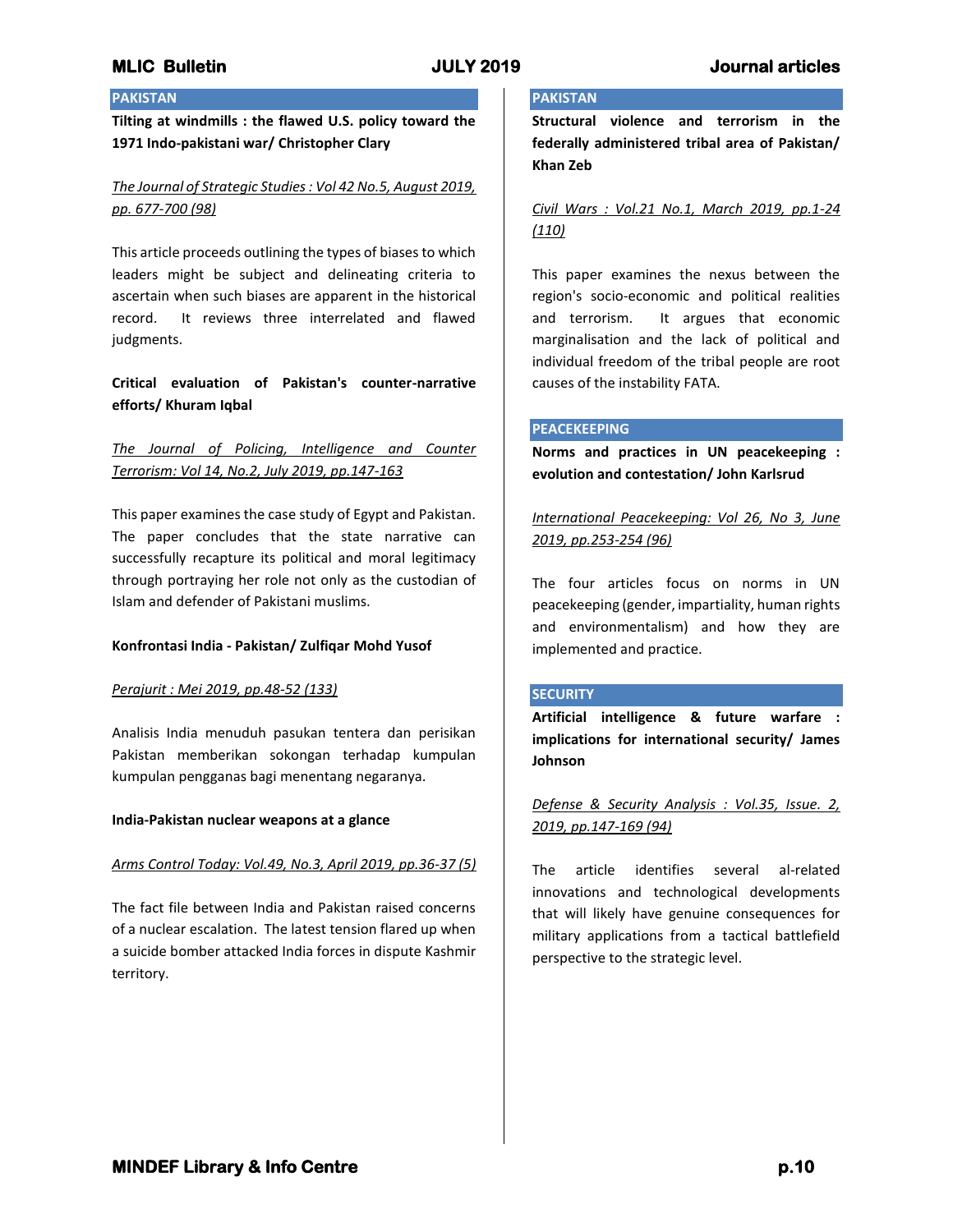## **MLIC Bulletin JULY 2019 Journal articles**

## **SINGAPORE**

### **Singapore's roadmap for next generation force/ JR Ng**

*Asian Military Review: Vol.27, Issue 3, May 2019, pp.36-40 (60)*

The Singapore armed forces (SAF) to deal with future security challenges and highlighted a broad range of new platforms and future capabilities that will be introduced from year 2019 to 2030.

## **Defence and security issues confronting Singapore/ KYM Bergmann**

## *Defence Review Asia: May 2019, Vol. 13, No. 2, pp.12-13 (146)*

The article highlights of security challenges for Singapore, this is at the top of the list, not just China's growing but the exercise of power in the naval domain. From cyber threats and a number of kinetic conflicts of varying intensities, the economic consequences, of climate change.

## **The people's action party and the Singapore presidency in 2017/ Mohamed Osman**

## *Asian Survey: Vol.59 No.2, March/April 2019, pp.382-405 (12)*

This paper has argued that while the PAP government has sought to construct the EP as an institution critical to Singapore's political system and national interests the way it has designed the EP has undermined the credibility and potency of these discourse

## **Pang Kin Keong, permanent secretary ministry of home affairs, Singapore**

### *Asian Defence Journal : April 2019, pp.9-10 (131)*

Exclusive interview with permanent secretary ministry of home affairs Singapore on the country's current security landscape and the home ministry's initiatives at the national level and collaboration with ASEAN member.

## **SOCIAL MEDIA INTELLIGENCE**

**In social media intelligence private? privacy in public and the nature of social media intelligence/ Kira Vrist Ronn**

*Intelligence and National Security: Vol.34, No.3, April 2019, pp.362-378 (99)*

The aim of this paper is to broaden and elaborate the discussion concerning the privacy interests of social media users and to emphasize that core democratic values.

## **SOUTH CHINA SEA**

**The South China Sea is overrated/ Marshall Hoyler**

## *Proceedings US Naval Institute: June 2019, pp.44- 47 (86)*

The article highlights the South China Sea is the future of conflict and has critical geo-strategic importance. It contains the world's most important sea lanes and potentially huge energy resources.

### **SOUTH KOREA**

#### **Seoul searching/ Victor Cha**

*The National Interest : May- June 2019, No 161, pp.10-19*

President Donald Trump agreed to conclude a peace agreement at the Singapore summit with North Korean leader Kim Jong-un and sees his remaining time in office as advancing toward his goal.

## **Why is there no securitisation theory in the Korean nuclear crisis?/ Seongwon Yoon**

## *The Pacific Review: Vol.32, No.3, May 2019, pp. 336-364 (103)*

The role of the audience in the process of South Korea's securitisation from the perlocutionary viewpoint.